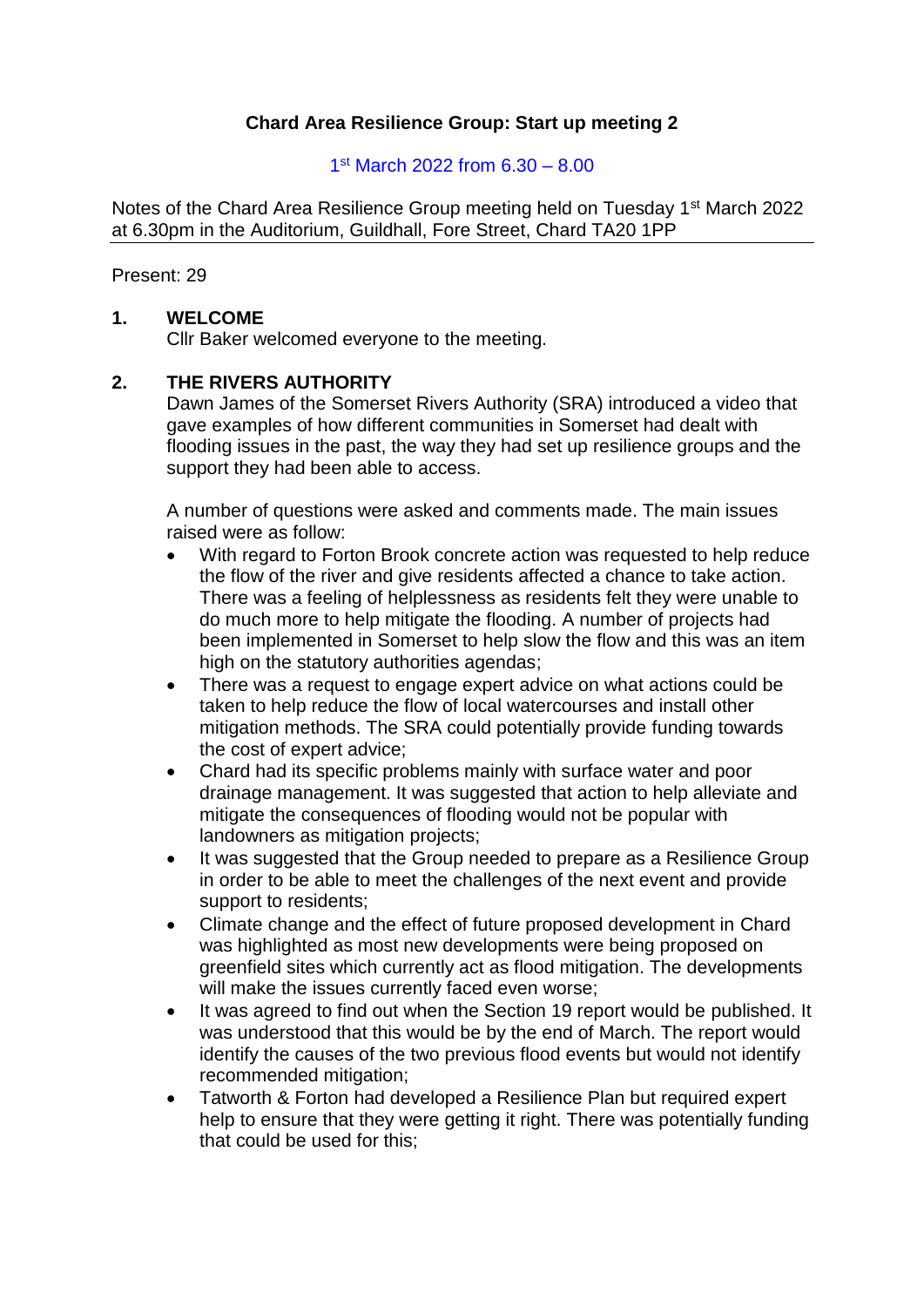- It was highlighted that there were Sustainable Urban Drainage Schemes in Chard but that none of the existing developments had connected into them. It was suggested that connecting up to this drainage infrastructure could help to mitigate the impact of future events;
- Water courses had silted up creating some issues and all the sluice gates had now been removed.

### **3. What is the Community Resilience Group - Jason Hawkes**

Jason Hawkes gave a presentation on what structure the Resilience Group might take and how it would address future events based on local intelligence.

The identification of local flood teams for each hotspot identified was a priority to ensure that the community could react immediately to future events.

The Group had two separate roles:

- The campaigning, lobbying and consultation side;
- On the ground support for local residents when an event occurred.

The main issues raised were as follow:

- The community needed to be able to respond to local events when they occurred;
- Major infrastructure would need to be funded by statutory authorities;
- There was a need t identify who to contact locally for help and support, including access to sandbags etc;
- It was suggested that Chard would benefit from alleviation strategies. In order to develop these there was a need to engage with various landowners to begin discussing what could be done.

#### **4. Farmer and landowner - Keith Robbins**

Keith Robbins gave a brief presentation from a landowner point of view. There was an issue with land management and lack of inspections from responsible authorities that had impacted the issue of flooding locally.

Concern was expressed that the planning system did not address drainage and flood alleviation issues, and the effect developments might have on existing issues and ways of addressing surface water drainage from new developments.

There was a need to improve the communication between the local areas and the responsible bodies.

There was some evidence that building materials were being carried down watercourses from new developments further exacerbating the silting issues.

#### **5. Manager of Civil Contingencies - Nicola Dawson**

Nicola Dawson gave an overview of emergency planning and community resilience in Somerset and the way emergencies were dealt with nationally and locally.

Issues raised included: